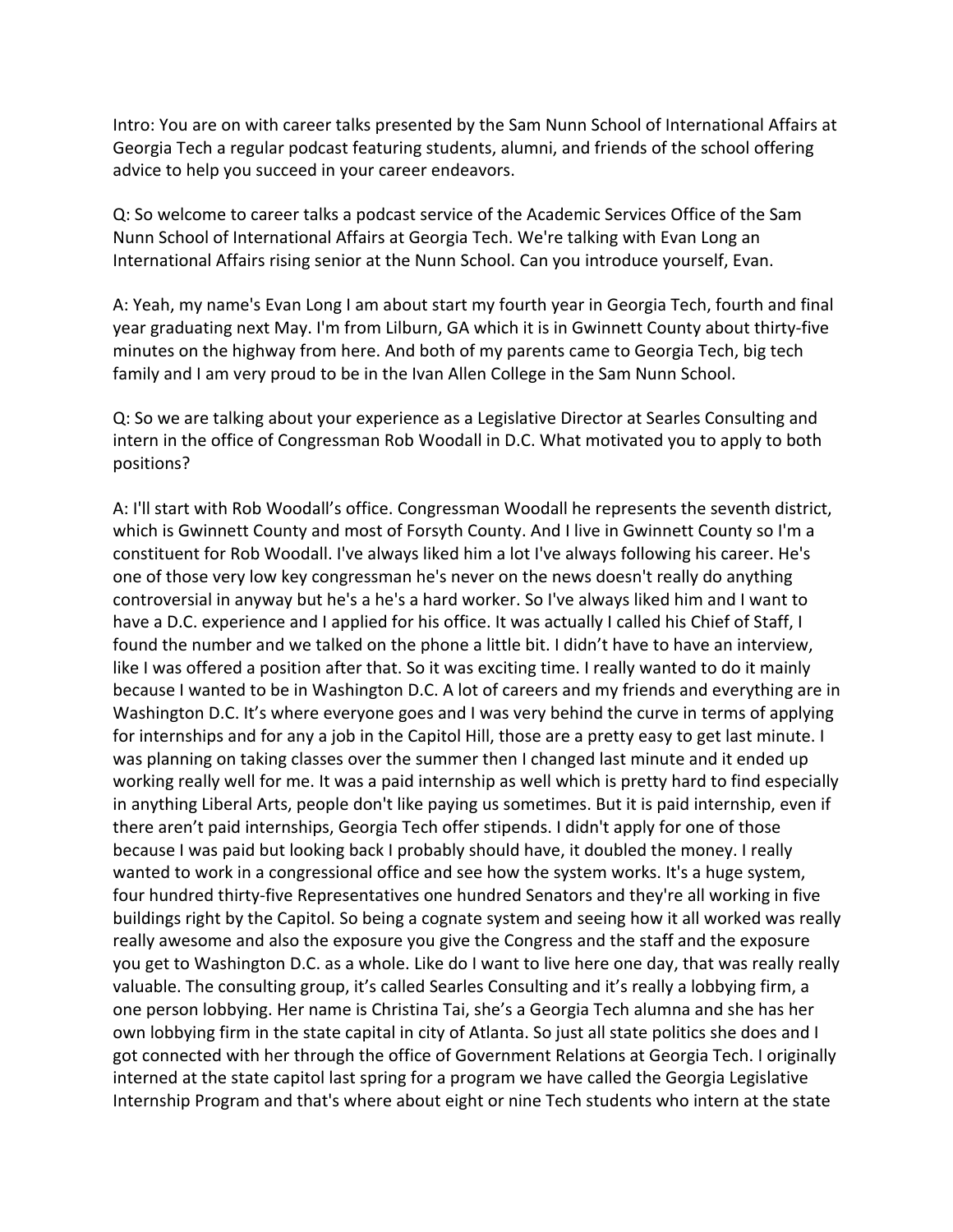capitol with a committee chairmanship. so I was with a committee chairmanship or leadership position so I interned in the in the majority whip office in the state Senate and I have friends who are like in the Judiciary Committee or the Aging Committee or something like that. My first exposure the state capitol at that time and my second exposure was on the other side of things. I chose a lobbying group to work for because I wanted to see how the other half lives, you could say, specifically, the process of lobbying on a state level because it's so different than the federal level. And I saw the federal level little bit lobbyist interoffice but I got to be hands on with Christine. It was because she's solely employed by herself, it was just me and her together and that was a blast being kind of working in tandem I had a lot of responsibility and we went back and forth. We are still in contact allowed, we plan things out together I helped her this week with some online documents. But that was a super awesome opportunity to do because I got to not just be an intern and a little guy coming in, I actually had a real role of a substantial title and with that has an awesome responsibility.

Q: That's awesome, I think you had two wonderful experiences. I think you answered part of the next question about what was most rewarding about your internship and then as a Legislative Director?

A: So for the D.C. internship when I worked on the Hill the most rewarding was living in Washington D.C. At first it was a little irritating being an intern because you don't necessarily have any huge responsibility. You're there to make sure you know everything's running the office is going well and you have every now and then our task is kind of interesting in a little more intensive but overall it's not much. So what was really most rewarding was simply being in D.C., being around the city, and feeling out like I do want to have a career one day, which is so important. I think if you want to live a different city to live there a little bit before you decide to live there where ever and college is the only time you can get to test out a region and I got to have a great time and after work like having dinner with friends or my coworkers the whole work environment. I learned a lot about that working in that job and it was it was it also very rewarding internship in itself. Just simply being in the office and being a part of something that was you know just the U.S. Congress being a part of it looked at as a huge deal it's the oldest legislative body, one of the oldest in the world. Being a part of that system was really exciting especially we were there during the presidential conventions over the summer so I got to hear all about presidential politics from a lot of people who were very biased one way or the other and were very informed one way or the other too, that was nice. At the state capitol the most rewarding, mostly was a responsibility I had because I found someone who worked by herself, I was working with a big firm I wasn't working with a big organization that had lots of different people working for them. I work for one person and she got to give me a lot of responsibility and I got to know her a lot know her and her connections to the Capitol. So that was much more rewarding than just being one of the fleet of interns of like I was the previous time and I wasn't I was really someone that was replaceable I was it in a way. And I was only doing part time but even then I still felt very valuable and I did some real work I thought that was really fun to really get to know. And also at the State Capitol but this isn't the fact the case of D.C. because you see so big so many people are there from all across the world but and the State Capitol everyone there is from all across the state of Georgia and it's not that many people. The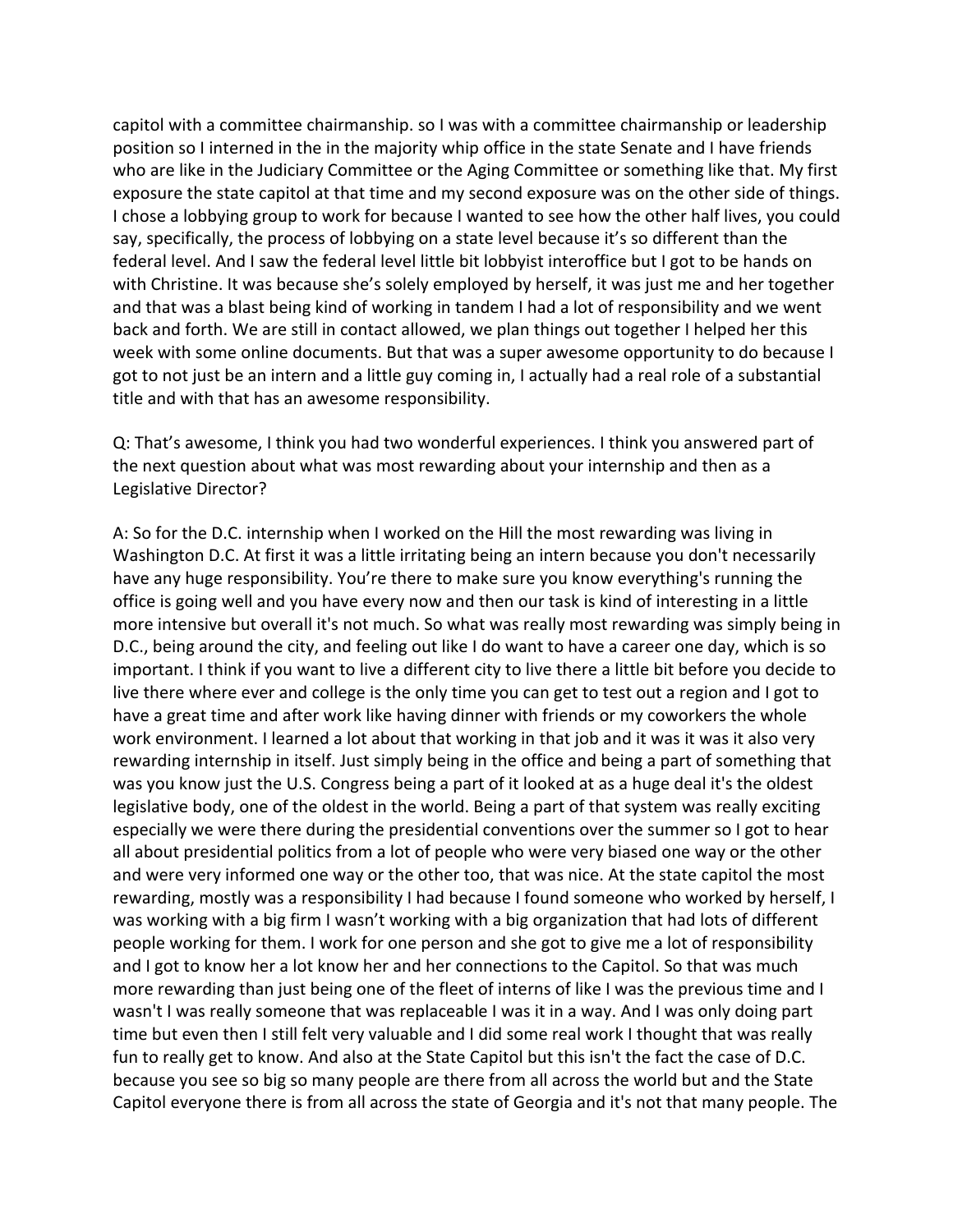States Senate and it's only fifty sixty seats and the House is one hundred eighty-two, I believe. So you get to really know the people you work with and I got to genuinely become friends with different lobbyist and even some elected officials and a lot of their staff too just exposure to them that was really rewarding those relationships that you build, especially during campaign season. You never know who's going to be something bigger later on the path that it's nice to meet people and to think this person you would never know ten years from now what they're going to do. It was a very exciting experience.

Q: Yeah it sounds like it. So I think you touched on it but how are the experiences similar and different.

A: Yeah, so I like I mentioned before, in D.C. you're kind of a cog in the machine. You have a real responsibility and I had friends who worked at Think Tanks and stuff like that and they were doing some crazy stuff. They were doing lots of research and I wasn't doing the research intensive but I was doing a lot of constituent work which I was surprised about and I didn't really do any constituent work for a lobbying firm because I have no constituents. But D.C. constituent work was fun a lot of it's you're the face the office, face the congressman. So you can't speak for him but they are asking a lot of questions and you have to kind of learn how to dodge to deflect and move things around. And not not say something like here's my very, you know political opinion that he may be sure by him, if I say it you'll believe me if so you'll be careful not to do anything like that. And that was cool because you want a lot of communication but at the State Capitol obviously, that was not the case, I was assisting my boss and sitting in for meetings kind of strategizing planning out, doing a lot of news gathering or news gathering is a fancy word for gossip, asking questions, form relationships and kind of being present, being visible so people see you and when they think, oh I need to have this, that person might help so they if you're around the see you until they can to trust you and form relationships. It's very different kinds of things like that and that's also another thing with with any D.C. versus a local internship, the more local you get the more, more friendly you're going to get I said this before but the friendlier to get. You get to know your coworkers a lot better, the smaller your space is and the State Capitol it's very small so you got to know people really well. D.C. though there just a lot of people you meet someone new every day but it's kind of when you deciding one or the other. It is important to think how you interact people and I'm very extraverted and I can manage both ways very well, meeting new people every day and also kind of having a smaller environment. I should have expected that but I didn't wasn't really expecting that in DC, that it would be that level of detachment because it's just so huge. My floor probably had as many staff working in that floor as State Capitol had in total even the governor's office, just because they're about ten per office and about ten offices per floor and that's maybe there's a lot more stuff in the State House but it's a lot of people.

Yes, I think you made a lot of connections and learned a lot.

And also, it's also about the issues you learn. Where you are, in America is going to kind of dictate how you hear about it. You don't hear about national issues at all at the State Capitol. it was very unusual no one barely ever talked about the election, people didn't talk about Trump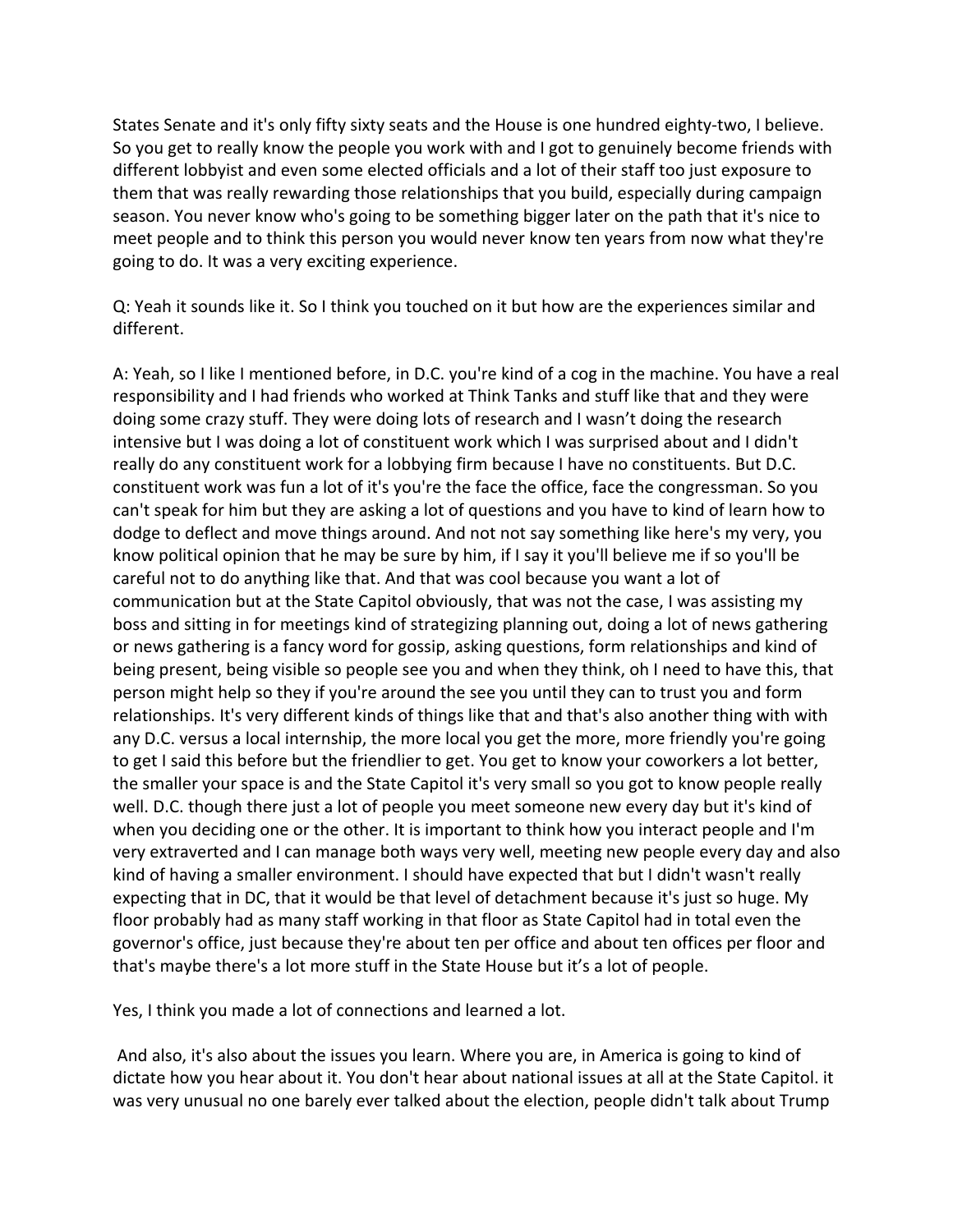people didn't talk about Clinton, they did talk about more local issues. That was interesting that it was very divided terms of the issues and the problems they have. That D.C. is a completely different conversation than there was in State Capitols. And I thought it was all politics but it's very divided so it's also what you can handle what your interests and you've got to decide what level and you're not going to hear much about the other level from the one you're at.

Q: that's very insightful. How did Georgia Tech or the Nunn School prepare you for both roles?

A: Well Georgia Tech got me the first internship in the State Capitol, it was the Georgia Legislative Internship Program and that was a Georgia Tech program and through that qualified me and connected me with the current lobbying internship I had this past semester. And it got me directly to that and the Capitol. The Capitol was on my own, I took my own initiative to do that but I could think some of that was my training. I took a class in the Sam Nunn School, it was all about group presentations and it was a global issues and leadership class. And the class of half of us and half French students and that was super super useful especially for last semester internship. The people skills and the organizational skills even the presentation skills you learn in that like, the whole class was emphasizing condensing you know this whole policy brief into this little itty bitty conversation to have someone. That has got me more trained and used my words wisely and quickly and conveying information as clearly as possible to as wide an audience as possible. And that was really useful especially if you're in your work for eleven hours a day on your frantically running around trying to give information, that class which really useful. And I mean even the classes I've taken it's a pre-law class and public policy classes that simply like the knowledge I learned them in that analyzing skills I learned those are super useful, and simply understand exactly what was going on. even if it wasn't tasked with writing something out just it's useful to know what's going on so following the news and reading articles or research articles, the background I had that prepared me more than anything.

Q: Do you have any advice for students that are interested in applying?

A: If you want to work in lobbying which there were a lot of Tech people do lobbying especially sometimes lobbyists like a person with the specific background to come and be a witness or a valid stance in the area. Because you can talk about whatever you want about the technology policy but if you mention political science the person talking to, is like but you really an expert. So there are people there who have background in certain areas, like you you're very much needed to help to convince policymakers to move in a certain direction. And that's my advice is that public work is excellent, like doing anything the political sphere and matter what side you're on is awesome opportunity and I encourage people to go for it. And also don't think of lobbying as this kind of evil, horrible thing that you may see a lot in the news or any politician running for something. They always we'll get the special interest but that's more of a talking point than a reality because what is special interest? Special interest is like a hospital or organization like devoted to like helping death patients get the next medical procedure so these special interests oftentimes are really what's going to end up saving a lot of people's lives and making everyone's lives better. So the idea of lobbying is something like oh, corporate greed that's not really true because even the big corporate companies a lot of them they know what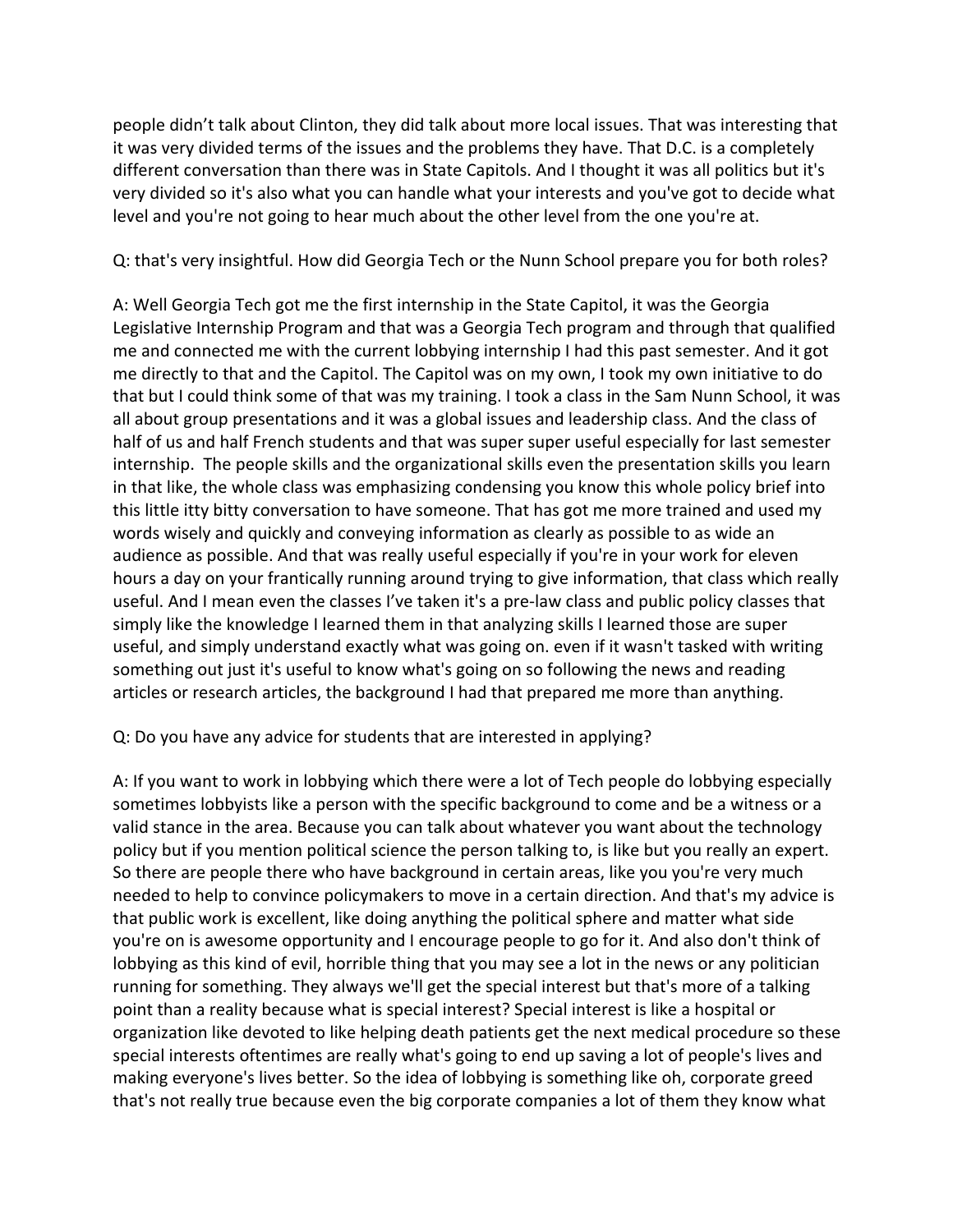they're doing, they're not there to change the system make them in charge of America they're there to work out reasonable things are usually pro-business. A lot of people in America are very pro-business so you'll find that the idea of special interest of the evil lobbyists, that's a myth and that's something that is created kind of for campaigns. In reality a lot of people who are lobbying sometimes or even volunteers, you know you, your neighbors and they were not the Capitol is part of the Parent Teacher Association like fighting for education. So there's a lot of facets to it and I'd discouraging anyone from looking at it unfavorably until you actually meet people who do it and realize, oh these people are doing this to literally save children's lives or something along those lines. And that's that's that's very valuable. And also if you want any influence at all over policy, if you're angry or something go for it. If you like to complain a lot, call your representative, call your senator, call whoever is in the position make the power. And especially from Georgia Tech perspective, you may have a good background. If you cultivated the relationship, if you did more than just call and complaining, if you actually went to an event they were at or met them personally or even formed a friendship over the years it could be very valuable so that's that's the way to go about it. Don't sit there and use your mind for nothing, we have a lot of skills. People need, especially the state capital and they don't have staffs or anything they have maybe one secretary position they call it administrate assistant but that person is not there to give them strategic advice on law making and anything like that. They're there to schedule their meetings and to make sure all their paper works in line and stuff like that so they need very intelligent, capable people, trustworthy people, honorable people who can get them advice most lawmakers.

Q: Thank you for sharing that. Is there anything else you want to add or any final words

A: Yeah for students who are just networking in general in finding a job, anything in the public sector, people usually say it's not what you know, it's who you know. And that's important to realize that really you can get a leg up on everyone else simply by being friends or having numerous encounters or connections with the person who has such a big power. But even more important, it's not what you know, it's who you know. You have to know, who you know if that makes sense, if you know who you know because I guarantee you everyone even if you say I don't know anybody who could help me out. If you think hard enough because if you look on Facebook for mutual friends, you can find someone to connect you to someone who may be able to help you out. You can you can figure out. Everyone has connections they don't know nothing about. It just takes little bit of digging and remembering to to find those. I had I found a lot just over the years, oh I'm connected to him somehow. You just got to remember this intricate network that we have especially any academia is a lot like that too when professors go from one college to another college. So like you can look around and say oh, I have a coworker I barely know him but I know he used to work in this company so that there it is complicated paths to get there and you just have to be creative with it and understand your network is a lot bigger than you think it is.

Well that concludes our interview. Thank you for sharing your insight and expertise with our audience today.